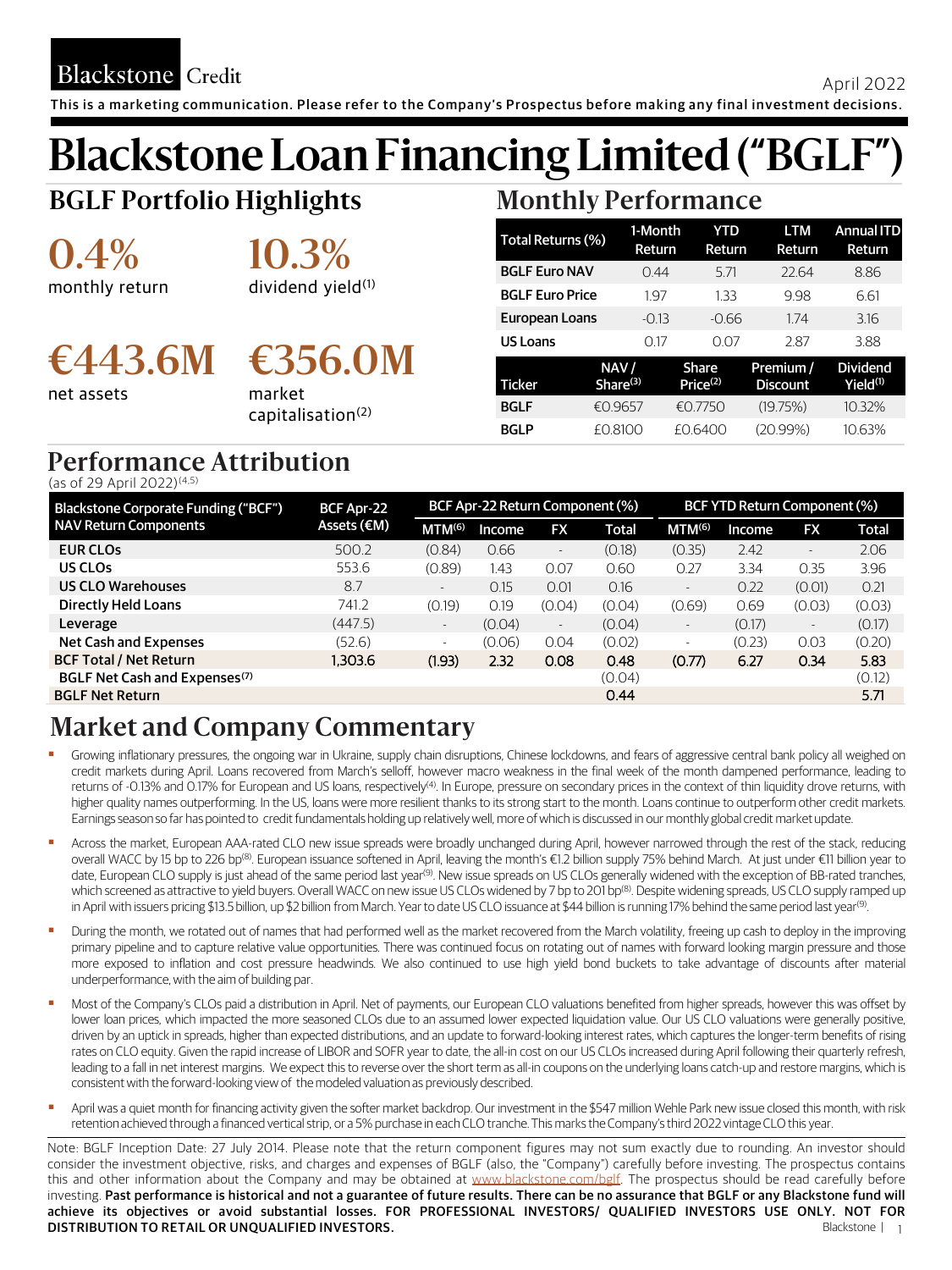### **BGLF Investment Objective**

- BGLF's investment objective is to provide shareholders with stable and growing income returns, and to grow the capital value of its investment portfolio by exposure to European and US floating rate senior secured loans and bonds, both directly and indirectly. The Company seeks to achieve its investment objective solely through its investment in Blackstone Corporate Funding ("BCF")<sup>(10)</sup>, which is an investor in global floating rate senior secured loans.
- BCF funds its investment in European and US loans using a variety of funding sources, including equity capital, its 3-year syndicated financing facility, notes issued to the Company, and non-recourse leverage obtained from retaining Income Notes in collateralised loan obligations ("CLOs") that BCF has established.

### **BGLF Cumulative Performance Since Inception To Date ("ITD")(3,4,5)**



### **BCF Look Through Summary: 738 Issuers(11)**



|                                               | % of<br>$NAV^{(12)}$ | WA<br>Asset<br>Coupon <sup>(13)</sup> | WA<br>Liability<br>Cost <sup>(13)</sup> | WA<br>Remaining<br>RPs (CLOs) |
|-----------------------------------------------|----------------------|---------------------------------------|-----------------------------------------|-------------------------------|
| <b>EUR CLOs</b>                               | 38.37%               | 3.67%                                 | 1.76%                                   | 2.2 Years                     |
| US CLOs                                       | 42.47%               | 4.10%                                 | 2.58%                                   | 2.3 Years                     |
| <b>Directly Held Loans</b><br>(less leverage) | 22.53%               | 3.93%                                 | 1.45%                                   | n/a                           |
| US CLO<br>Warehouses                          | 0.67%                | 4.29%                                 | 2.43%                                   | n/a                           |
| Net Cash &<br>Expenses                        | $-4.03%$             |                                       |                                         | n/a                           |
| <b>Total Portfolio</b>                        | 100.0%               | 3.91%                                 | 2.03%                                   | 2.3 Years                     |

#### **Market Loan Spreads BCF CLO Net Interest Margins(13) (4)**





Past performance is not necessarily indicative of future results. There can be no assurance that BGLF or any Blackstone fund will achieve its objectives or avoid substantial losses. Future holdings and/or allocations may be subject to change.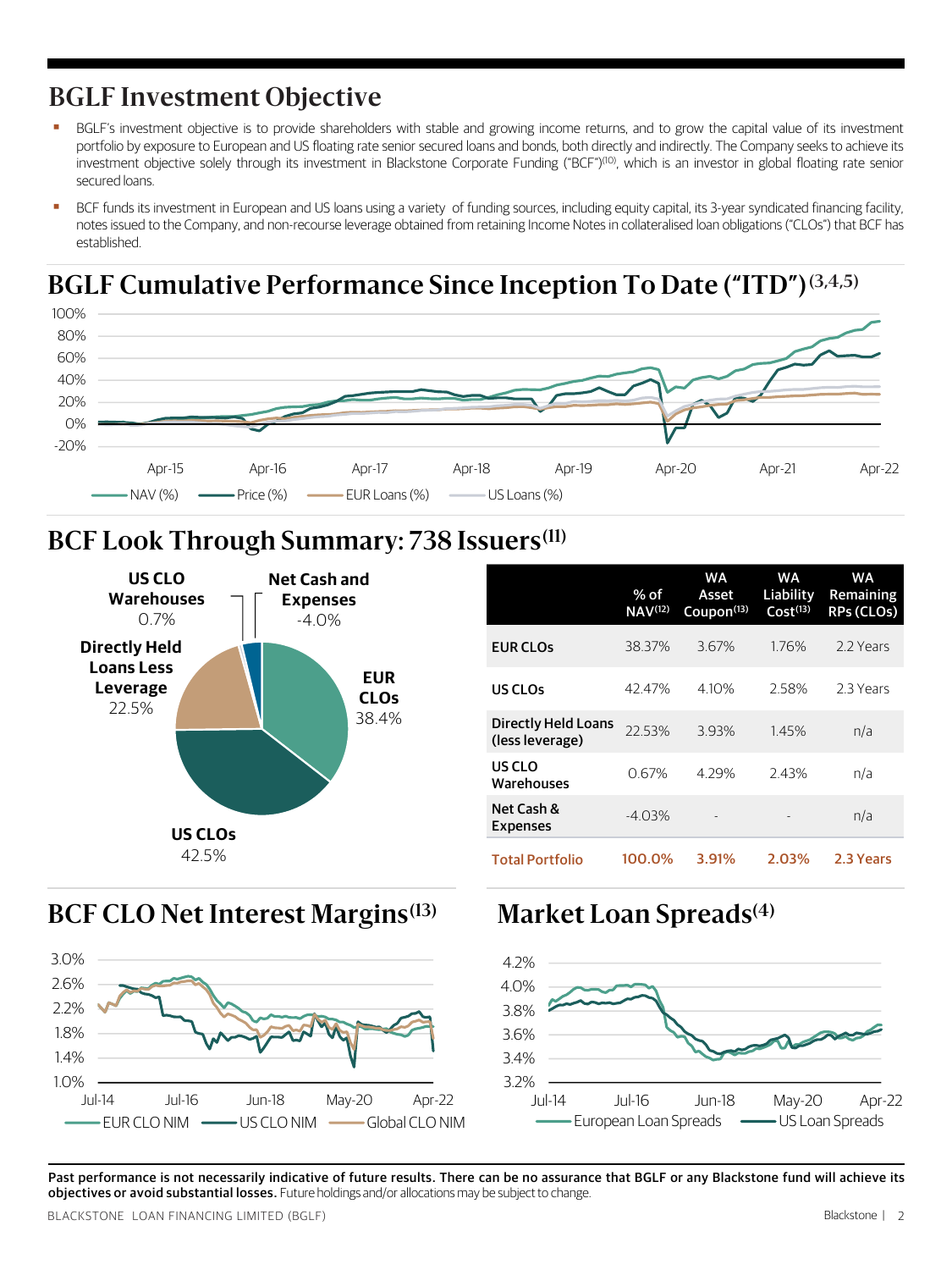## **BCF Look Through Summary: 738 Issuers (cont'd)(11)**

## **Top 10 Issuers Maturities**

| Issuer                   | Sector                                   | Weight |
|--------------------------|------------------------------------------|--------|
| Ziggo                    | Media Broadcasting and Subscription      | 0.99%  |
| <b>EG Group</b>          | Retail (Petrol Stations)                 | 0.83%  |
| Virgin Media             | Media Broadcasting and Subscription      | 0.79%  |
| Masmovil                 | Telecommunications                       | 0.79%  |
| <b>Siemens</b>           | Healthcare and Pharmaceuticals           | 0.74%  |
| <b>Numericable</b>       | Media Broadcasting and Subscription      | 0.74%  |
| Thyssenkrupp             | Capital Equipment                        | 0.71%  |
| <b>ION Trading</b>       | Banking, Finance, Insurance, Real Estate | 0.69%  |
| AkzoNobel                | Chemicals. Plastics and Rubber           | 0.69%  |
| <b>R&amp;R</b> Ice Cream | Beverage, Food and Tobacco               | 0.63%  |
| <b>Total</b>             |                                          | 7.59%  |



## **Asset Price Bands and Ratings Moody's Rating Distribution**





## **Country Allocations Top 10 Industry Allocations**





Past performance is not necessarily indicative of future results. Future holdings and/or allocations may be subject to change.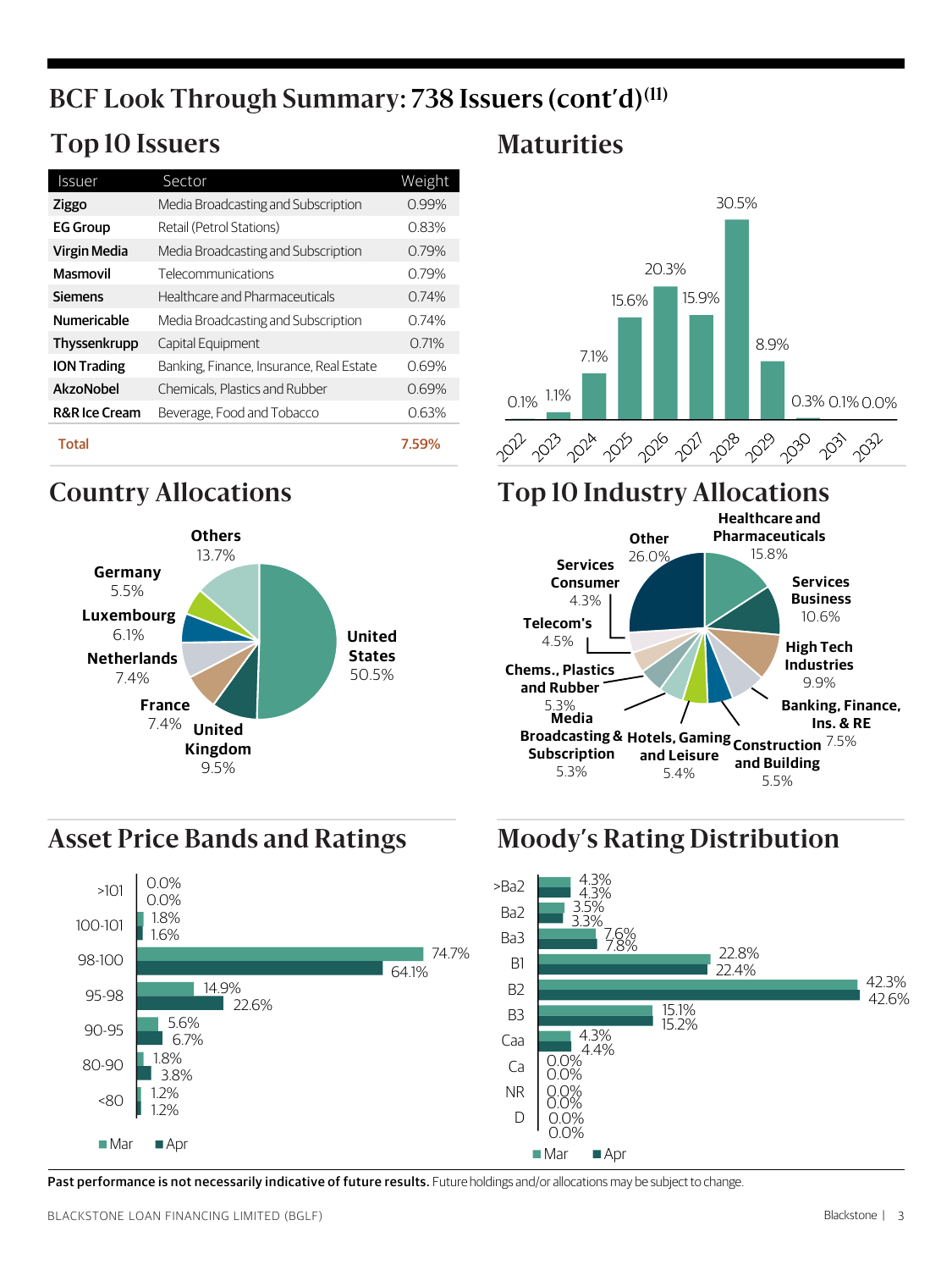### **CLO Income Note, Vertical Retention, US CLO Warehouse, and Exited Positions (13,14)**

| 'Current'                              | Closing /<br>[Expected | Deal<br>Size | Position<br>Owned                      | % of            | % of BCF                | Reinvest.<br>Period                   | Current<br>Asset                  | Current<br>Liability           | Current                                  | <b>NIM</b>              |                          | <b>Distributions Through</b><br>Last Payment Date <sup>(13)</sup> |
|----------------------------------------|------------------------|--------------|----------------------------------------|-----------------|-------------------------|---------------------------------------|-----------------------------------|--------------------------------|------------------------------------------|-------------------------|--------------------------|-------------------------------------------------------------------|
| Portfolio                              | Close] Date            | (M)          | (M)                                    | Tranche         | <b>NAV</b>              |                                       | Left (Yrs) Coupon <sup>(15)</sup> | $Cost^{(15)}$                  | <b>NIM</b>                               | <b>3M Prior</b>         | Ann.                     | Cum.                                                              |
| <b>EUR CLO Income Note Investments</b> |                        |              |                                        |                 |                         |                                       |                                   |                                |                                          |                         |                          |                                                                   |
| Phoenix Park                           | <b>Jul-14</b>          | €417         | €23.3                                  | 51.4%           | 1.1%                    | 1.0                                   | 3.67%                             | 1.78%                          | 1.89%                                    | 1.86%                   | 13.7%                    | 106.5%                                                            |
| Dartry Park                            | Mar-15                 | 427          | 26.6                                   | 51.1%           | 1.1%                    | 3.0                                   | 3.59%                             | 1.67%                          | 1.92%                                    | 1.92%                   | 13.9%                    | 91.9%                                                             |
| Tymon Park                             | Dec-15                 | 415          | 22.7                                   | 51.0%           | 1.2%                    | 3.3                                   | 3.77%                             | 1.80%                          | 1.97%                                    | 1.87%                   | 15.5%                    | 98.2%                                                             |
| Elm Park                               | May-16                 | 521          | 31.9                                   | 56.1%           | 1.6%                    | 3.5                                   | 3.69%                             | 1.70%                          | 1.99%                                    | 1.92%                   | 16.5%                    | 97.2%                                                             |
| Griffith Park                          | Sep-16                 | 456          | 26.0                                   | 53.4%           | 1.5%                    | 1.1                                   | 3.71%                             | 1.57%                          | 2.13%                                    | 2.07%                   | 10.8%                    | 58.8%                                                             |
| Clarinda Park                          | Nov-16                 | 417          | 23.1                                   | 51.2%           | 1.3%                    | 2.8                                   | 3.71%                             | 1.70%                          | 2.01%                                    | 1.97%                   | 11.5%                    | 60.6%                                                             |
| Palmerston Park                        | Apr-17                 | 399          | 24.0                                   | 53.3%           | 0.9%                    | 0.0                                   | 3.49%                             | 1.59%                          | 1.90%                                    | 1.90%                   | 13.9%                    | 62.8%                                                             |
| Clontarf Park                          | <b>Jul-17</b>          | 333          | 29.0                                   | 66.9%           | 1.3%                    | 0.0                                   | 3.49%                             | 1.80%                          | 1.70%                                    | 1.76%                   | 14.3%                    | 65.4%                                                             |
| <b>Willow Park</b>                     | Nov-17                 | 412          | 23.4                                   | 60.9%           | 1.2%                    | 0.2                                   | 3.49%                             | 1.58%                          | 1.91%                                    | 1.90%                   | 17.1%                    | 74.8%                                                             |
| Marlay Park                            | Mar-18                 | 413          | 24.6                                   | 60.0%           | 1.2%                    | 0.0                                   | 3.56%                             | 1.40%                          | 2.16%                                    | 2.13%                   | 19.0%                    | 76.7%                                                             |
| Milltown Park                          | <b>Jun-18</b>          | 409          | 24.1                                   | 65.0%           | 1.5%                    | 0.2                                   | 3.64%                             | 1.50%                          | 2.14%                                    | 2.12%                   | 18.0%                    | 69.1%                                                             |
| Richmond Park                          | <b>Jul-18</b>          | 446          | 46.2                                   | 68.3%           | 1.3%                    | 0.0                                   | 3.54%                             | 1.74%                          | 1.80%                                    | 1.89%                   | 17.3%                    | 64.8%                                                             |
| Sutton Park                            | Oct-18                 | 408          | 24.0                                   | 66.7%           | 1.6%                    | 1.0                                   | 3.71%                             | 1.72%                          | 1.98%                                    | 1.95%                   | 17.3%                    | 53.5%                                                             |
| Crosthwaite Park                       | Feb-19                 | 516          | 33.0                                   | 64.7%           | 1.9%                    | 3.4                                   | 3.67%                             | 1.75%                          | 1.92%                                    | 1.90%                   | 15.7%                    | 47.8%                                                             |
| Dunedin Park                           | Sep-19                 | 423          | 25.3                                   | 52.9%           | 1.1%                    | 4.1                                   | 3.68%                             | 1.83%                          | 1.85%                                    | 1.79%                   | 25.9%                    | 63.0%                                                             |
| Seapoint Park                          | Nov-19                 | 404          | 21.6                                   | 70.5%           | 1.5%                    | 2.1                                   | 3.68%                             | 1.85%                          | 1.83%                                    | 1.82%                   | 14.5%                    | 29.2%                                                             |
| <b>Holland Park</b>                    | Nov-19                 | 426          | 39.1                                   | 72.1%           | 1.6%                    | 2.0                                   | 3.76%                             | 1.89%                          | 1.87%                                    | 1.84%                   | 10.6%                    | 24.0%                                                             |
| <b>Vesey Park</b>                      | Apr-20                 | 403          | 24.5                                   | 80.3%           | 1.9%                    | 2.5                                   | 3.70%                             | 1.97%                          | 1.73%                                    | 1.74%                   | 19.7%                    | 35.5%                                                             |
| Avondale Park                          | <b>Jun-20</b>          | 409          | 22.7                                   | 63.0%           | 1.3%                    | 3.9                                   | 3.73%                             | 1.88%                          | 1.86%                                    | 1.80%                   | 44.3%                    | 78.5%                                                             |
| Deer Park                              | Sep-20                 | 355          | 20.5                                   | 71.9%           | 1.3%                    | 4.0                                   | 3.72%                             | 1.84%                          | 1.88%                                    | 1.85%                   | 36.7%                    | 67.0%                                                             |
| Marino Park                            | Dec-20                 | 323          | 17.0                                   | 71.4%           | 1.3%                    | 1.7                                   | 3.80%                             | 1.84%                          | 1.95%                                    | 1.95%                   | 21.4%                    | 17.4%                                                             |
| Carysfort Park                         | Apr-21                 | 405          | 25.1                                   | 80.7%           | 1.8%                    | 3.2                                   | 3.68%                             | 1.68%                          | 2.00%                                    | 1.98%                   | 17.0%                    | 18.0%                                                             |
| Rockfield Park                         | <b>Jul-21</b>          | 404          | 24.0                                   | 80.0%           | 1.8%<br>1.9%            | 3.2                                   | 3.71%                             | 1.75%                          | 1.96%                                    | 1.93%                   | 15.6%                    | 11.2%                                                             |
| Dillon's Park                          | Sep-21                 | 406<br>404   | 26.2                                   | 84.0%           | 1.7%                    | 4.0                                   | 3.81%<br>3.73%                    | 1.83%<br>1.90%                 | 1.98%<br>1.84%                           | 1.96%                   | 14.2%                    | 7.7%<br>n/a                                                       |
| Cabinteely Park<br>Otranto Park        | Dec-21<br>Mar-22       | 443          | 23.6<br>35.9                           | 75.6%<br>100.0% | 2.4%                    | 4.3<br>4.5                            | 3.81%                             | 2.03%                          | 1.78%                                    | n/a                     | n/a<br>n/a               | n/a                                                               |
| USD CLO Income Note Investments        |                        |              |                                        |                 |                         |                                       |                                   |                                |                                          | n/a                     |                          |                                                                   |
| Grippen Park <sup>(16)</sup>           | Mar-17                 | \$611        | \$29.8                                 | 50.1%           | 1.5%                    | 0.0                                   | 4.04%                             | 2.79%                          | 1.25%                                    | 1.93%                   | 15.1%                    | 76.9%                                                             |
| Thayer Park <sup>(16)</sup>            | May-17                 | 524          | 27.4                                   | 50.1%           | 1.3%                    | 4.0                                   | 4.08%                             | 2.67%                          | 1.42%                                    | 1.99%                   | 15.7%                    | 77.4%                                                             |
| Catskill Park <sup>(16)</sup>          | May-17                 | 1,029        | 56.0                                   | 51.6%           | 2.4%                    | 0.0                                   | 4.10%                             | 2.64%                          | 1.46%                                    | 2.12%                   | 15.5%                    | 76.4%                                                             |
| Dewolf Park <sup>(16)</sup>            | Aug-17                 | 614          | 31.7                                   | 51.6%           | 1.7%                    | 0.5                                   | 4.10%                             | 2.50%                          | 1.61%                                    | 2.28%                   | 16.1%                    | 74.6%                                                             |
| Gilbert Park <sup>(16)</sup>           | Oct-17                 | 1,022        | 51.8                                   | 50.8%           | 2.6%                    | 0.5                                   | 4.08%                             | 2.73%                          | 1.36%                                    | 1.97%                   | 16.1%                    | 72.0%                                                             |
| Long Point Park <sup>(16)</sup>        | Dec-17                 | 611          | 29.5                                   | 50.1%           | 1.5%                    | 0.7                                   | 4.09%                             | 2.47%                          | 1.62%                                    | 2.23%                   | 20.5%                    | 88.3%                                                             |
| Stewart Park <sup>(16)</sup>           | Jan-18                 | 874          | 92.2                                   | 50.1%           | 1.6%                    | 0.7                                   | 4.09%                             | 2.51%                          | 1.57%                                    | 2.20%                   | 14.7%                    | 62.6%                                                             |
| Cook Park <sup>(16)</sup>              | Apr-18                 | 1,025        | 53.6                                   | 50.1%           | 2.8%                    | 1.0                                   | 4.10%                             | 2.39%                          | 1.71%                                    | 2.30%                   | 18.2%                    | 73.3%                                                             |
| Fillmore Park                          | <b>Jul-18</b>          | 561          | 30.2                                   | 54.3%           | 1.7%                    | 1.2                                   | 4.09%                             | 2.55%                          | 1.55%                                    | 2.13%                   | 16.2%                    | 60.1%                                                             |
| Harbor Park                            | Dec-18                 | 715          | 39.7                                   | 50.1%           | 2.3%                    | 1.7                                   | 4.07%                             | 2.64%                          | 1.42%                                    | 2.00%                   | 15.8%                    | 52.8%                                                             |
| Southwick Park <sup>(16)</sup>         | Aug-19                 | 503          | 26.1                                   | 59.9%           | 1.8%                    | 2.2                                   | 4.09%                             | 2.59%                          | 1.49%                                    | 2.05%                   | 17.3%                    | 45.9%                                                             |
| Beechwood Park <sup>(16)</sup>         | Dec-19                 | 816          | 48.9                                   | 61.1%           | 3.0%                    | 4.7                                   | 4.09%                             | 2.64%                          | 1.44%                                    | 1.70%                   | 18.0%                    | 41.8%                                                             |
| Allegany Park <sup>(16)</sup>          | Jan-20                 | 506          | 30.2                                   | 66.2%           | 2.0%                    | 4.7                                   | 4.08%                             | 2.63%                          | 1.45%                                    | 1.70%                   | 15.2%                    | 34.3%                                                             |
| Harriman Park <sup>(16)</sup>          | Apr-20                 | 502          | 29.2                                   | 70.0%           | 2.0%                    | 3.9                                   | 4.11%                             | 2.66%                          | 1.45%                                    | 2.05%                   | 29.7%                    | 59.3%                                                             |
| Cayuga Park <sup>(16)</sup>            | Aug-20                 | 400          | 22.9                                   | 72.0%           | 1.6%                    | 4.2                                   | 4.10%                             | 2.62%                          | 1.48%                                    | 2.06%                   | 36.4%                    | 61.2%                                                             |
| Point Au Roche Park <sup>(16)</sup>    | <b>Jun-21</b>          | 457          | 26.5                                   | 61.2%           | 1.7%                    | 4.2                                   | 4.17%                             | 2.61%                          | 1.56%                                    | 2.17%                   | 22.7%                    | 18.3%                                                             |
| Peace Park <sup>(16)</sup>             | Sep-21                 | 661          | 39.0                                   | 60.8%           | 2.5%                    | 4.5                                   | 4.15%                             | 2.64%                          | 1.51%                                    | 2.15%                   | 25.5%                    | 14.3%                                                             |
| Whetstone Park <sup>(16)</sup>         | Dec-21                 | 506          | 28.6                                   | 62.5%           | 2.0%                    | 4.7                                   | 4.13%                             | 2.64%                          | 1.49%                                    | 2.13%                   | 25.4%                    | 9.3%                                                              |
| Boyce Park <sup>(16)</sup>             | Mar-22                 | 762          | 44.7                                   | 61.8%           | 3.0%                    | 5.0                                   | 4.11%                             | 2.32%                          | 1.79%                                    | n/a                     | n/a                      | n/a                                                               |
| <b>Vertical Retention Investments</b>  |                        |              |                                        |                 |                         |                                       |                                   |                                |                                          |                         |                          |                                                                   |
| Tallman Park <sup>(17)</sup>           | May-21                 | \$410        | \$2.1                                  | 5.0%            | 0.1%                    | 4.0                                   | 4.14%                             | 2.60%                          | 1.54%                                    | 2.20%                   | 26.5%                    | 23.7%                                                             |
| Wehle Park <sup>(17)</sup>             | Apr-22                 | 547          | 2.5                                    | 5.0%            | 0.2%                    | 5.0                                   | 4.21%                             | 2.52%                          | 1.54%                                    | n/a                     | n/a                      | n/a                                                               |
| <b>US Warehouse</b>                    |                        |              | Initial Investment Closing / [Expected |                 | Investment              | Investment                            |                                   | <b>Current Loan</b>            | <b>Current Asset</b>                     |                         | <b>Current Liability</b> | <b>Net Interest</b>                                               |
| Investments <sup>(14)</sup>            |                        | Date         | Close] Date                            |                 | $(EM)$ <sup>(19)</sup>  | $(5M)^{(19)}$                         |                                   | Exposure (\$M) <sup>(19)</sup> | Coupon                                   |                         | Coupon                   | Margin                                                            |
| Saratoga Park                          |                        | Nov-21       | $[Q2-22]$                              |                 | € $8.1$                 | \$9.0                                 |                                   | \$252.9                        | 4.29%                                    |                         | 2.43%                    | 1.86%                                                             |
| Redeemed Or                            | Region                 | Vintage      | Exit                                   |                 | Sale/                   | <b>BCF Position</b>                   |                                   |                                | <b>Current Valuation as Realised IRR</b> |                         | Ann. Distribution        |                                                                   |
| <b>Fully Sold CLOs</b>                 |                        |              | Method                                 |                 |                         | Redemption Date Prior To Exit (€/\$M) |                                   | % of BCF NAV(20)               |                                          | To Date <sup>(21)</sup> |                          | Through Last Payment <sup>(22)</sup>                              |
| Myers Park                             | U.S.                   | 2018         | Sale                                   |                 | Mar-21                  | \$26.4                                |                                   | N/A                            |                                          | $11.1\%$ *              | 16.4%                    |                                                                   |
| Greenwood Park                         | U.S.                   | 2018         | Sale                                   |                 | Mar-21                  | \$53.9                                |                                   | N/A                            |                                          | 19.0%*                  | 19.7%                    |                                                                   |
| Orwell Park                            | Europe                 | 2015         | Redemption                             |                 | May-21                  | €24.2                                 |                                   | N/A                            |                                          | 13.8%*                  | 23.5%                    |                                                                   |
| Stratus 2020-2<br>Niagara Park         | U.S.<br>U.S.           | 2020<br>2019 | Redemption<br>Sale                     |                 | <b>Jun-21</b><br>Aug-21 | \$24.2<br>\$22.1                      |                                   | <0.01%<br>N/A                  |                                          | 37.6%<br>16.6%*         | 93.3%<br>14.9%           |                                                                   |
| Sorrento Park                          | Europe                 | 2014         | Redemption                             |                 | Oct-21                  | €29.5                                 |                                   | N/A                            |                                          | $9.7\%$ *               | 18.2%                    |                                                                   |

Past performance is not necessarily indicative of future results. Future holdings and/or allocations may be subject to change.

 $\epsilon$ astle Park Burope 2014 Redemption Oct-21 €24.0 N/A 11.7%\* 23.3% Dorchester Park U.S. 2015 Redemption Oct-21 \$44.5 0.11% 11.5%\* 20.5% Buckhorn Park U.S. 2019 Sale Feb-22 \$15.2 N/A 16.0%\* 19.5%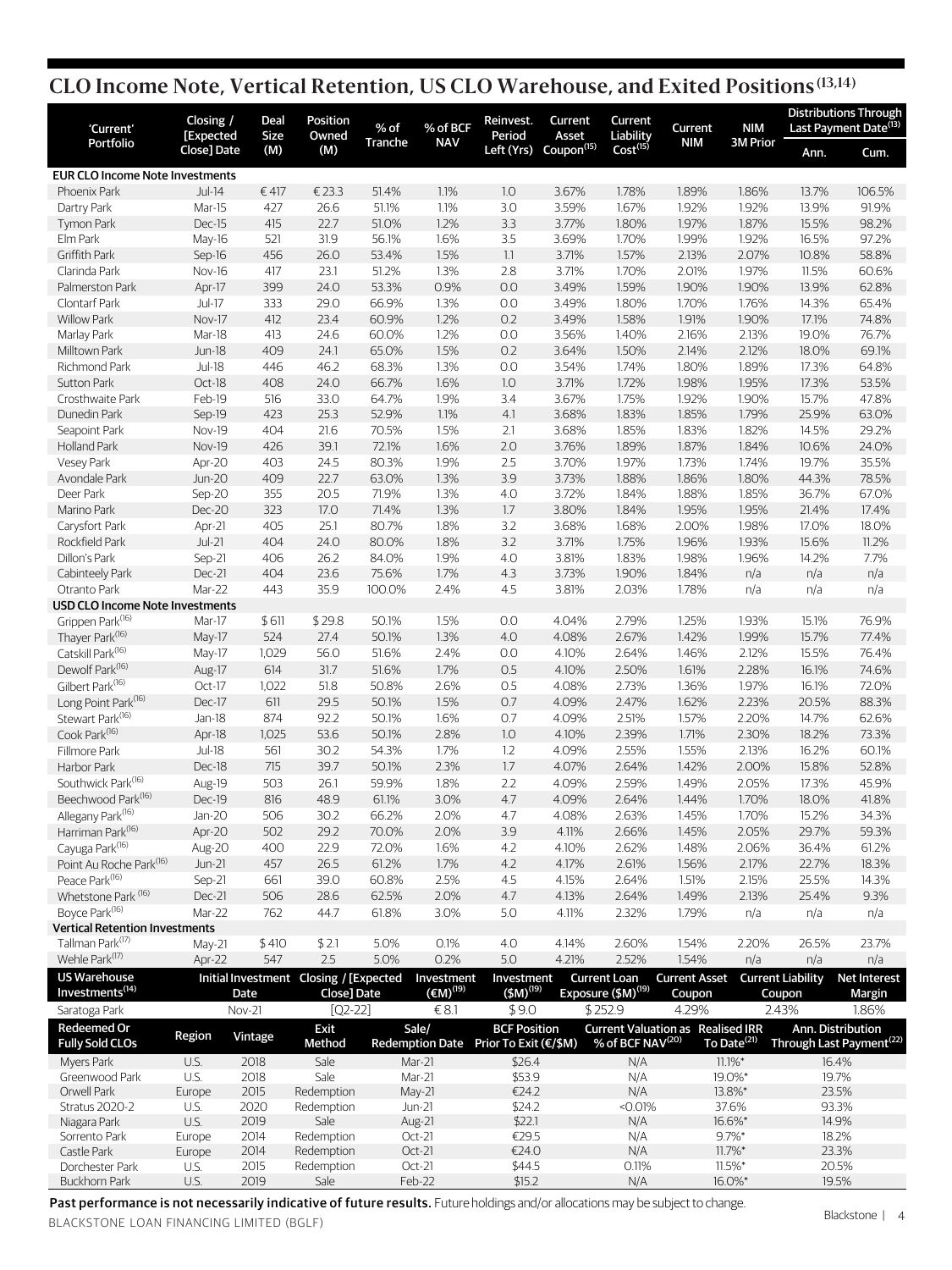#### **Discrete Annual Performance(3,4)**

| Trailing 12 months ending: | April '22 | April '21 | April '20 | April '19 | April '18 |
|----------------------------|-----------|-----------|-----------|-----------|-----------|
| <b>BGLF EURO NAV</b>       | 22.64%    | 7.61%     | $-3.56\%$ | 13.42%    | 0.46%     |
| European Loans             | .74%      | 14.05%    | $-6.51%$  | 2.18%     | 3.19%     |
| US Loans                   | 2.87%     | 16.39%    | $-7.10\%$ | 4.46%     | 4.69%     |

#### **Endnotes**

BGLF does not pay any management or performance fees. The Adviser earns a management and performance fee on CLOs it manages in which BCF invests. CLO management fees are typically 0.5% per annum on the CLO assets. The Adviser rebates 20% of the CLO management feesit receives to BCF, pro-rata to CLO Income Notes in which BCF invests directly or indirectly. The Rollover Portfolio Manager shall not be entitled to any management fee or performance fee in relation to the performance of the services under the Rollover Portfolio Management Agreement. Capitalised terms used but not defined herein have the meanings assigned to them in the Company's Prospectus dated 23 November 2018.

- (1) Dividend Yield presented on an LTM basis, based on the last four dividends declared and the share price as of 29 April 2022. Please see the BGLF announcement on 24 January 2022 for more information. The target dividend is a target only and not a profit forecast. It should not be taken as an indication of BGLF's expected future performance or results. There is no guarantee that the target dividend can or will be achieved or can be continued if achieved. There may be other additional risks, uncertainties and factors that could cause the returns generated by BGLF to be materially lower than the target dividend. Accordingly, investors should not place any reliance on such target.
- (2) Bloomberg, as of 29 April 2022.
- As calculated by BGLF's Administrator in accordance with the provisions of the BGLF Prospectus. Per share data based on final number of shares in the period. BGLP NAV per share is converted at the exchange rate of €1.0000:£0.8388 as of 29 April 2022. The exchange rate used by BGLF's Administrator may differ from that of Bloomberg and that used by the London Stock Exchange, which may result in a variation between BGLF's premium / discount to its NAV and BGLP's premium / discount to its NAV.
- (4) Credit Suisse: Leveraged Loan Index, Western European Leveraged Loan Index (hedged to EUR) as of 29 April 2022. Index data isincluded for market directional information only. BGLF is not managed against any indices.
- (5) Data is unannualised. Dividends are assumed to be reinvested at the NAV. Past performance is not necessarily indicative of future results, and there can be no assurance that BGLF will achieve comparable results, will meet its target returns, achieve its investment objectives or be able to implement its investment strategy. CLO Income Notes are valued by using the CLO Intrinsic Calculation Methodology, loan asset valuations are based on broker quotes received from Markit and bonds prices are provided by IDC. Further details of BCF's valuation policy can be found in the Company's annual accounts. Please refer to the below for important information, including information about performance results.
- (6) MTM refersto mark to model for EUR and US CLOs and mark to market for DirectlyHeld Loans. Please refer to footnote above regarding valuations.
- (7) Reflectsimpact of cash balances held and expensesincurred at the BGLF level, includingNAV impact of repurchased shares.
- (8) Barclays CLO& Leverage Loan Monthly Update, as of 2 May 2022.
- (9) LCD, as of 2 May 2022.
- (10) Blackstone Corporate FundingDAC ("BCF")wasincorporated in Ireland on 16 April 2014.
- (11) Portfolio data by Issuer, Industry, Country, Rating and Loan Price Bands are presented using the gross par amount of assets held directly and indirectly by BCF. Indirect asset holdings are held within CLOs BCF hasinvested in. The total par amount of all assets held within each CLO are included on a fully consolidated basis and added to those assets held directly by BCF. Portfolio holdings, Rating, Country, Industry and Loan Price Band distributions are subject to change and are not recommendationsto buy orsell any security.CLONote and CLO warehouse investments are excluded from all figures.Data calculated by Blackstone Credit.
- (12) Calculated on BCF's net assets as of 29 April 2022.
- (13) Data for EUR and US CLOs calculated based on data available on Intex as of 10 May 2022 for non-redeemed orsold CLOs. Global CLO NIM is a weighted average measure. Data for US CLO Warehouses and Directly Held Loans calculated by Blackstone Credit.
- (14) US CLO Warehouses may have an additional third party first loss provider invested alongside of BCF.
- (15) Liability traches of certain US CLOs are referenced against SOFR. Some proportion of underlying US CLO collateral may be based on SOFR and subject to change over time.
- (16) Position as a percent of tranche representsthe percentage ownership of Blackstone CLO Management LLC ("BCM"), in which BCF isinvested and owns 100% of Series 2 and Series 3 of BCM through its PPN investment in BCM. On 1 July 2020, Blackstone / GSO US Corporate Funding Ltd. ("BGUCF") was merged into the BCM, at which time 86.02%, the BCM's ownership of BGUCF, of each asset was transferred to BCM. As this resulted in BCM holding less than the majority of certain CLO positions, BGM has since purchased a small amount of these CLOs in order to maintain a majority economic position in each CLO investment.
- (17) The vertical retention investment in Tallman Park and Wehle Park CLO is financed by a repurchase agreement. BCF owns 5% of each tranche (including equity). The total position owned is reflective of the gross exposure less the financed amount.
- (18) Warehouse Investment is calculated asthe cumulative trade date USD proceeds and equivalent EUR proceeds utilised to fund each warehouse.
- (19) The Current Loan Exposure for CLOWarehouse Investmentsisreflected on a trade date basis; Investment amount isreflected on a settlement date basis.
- (20) As of 29 April 2022. Certain CLOs in the process of being redeemed. The residual valuation as a % of BCF NAV is reflective of remaining distributions to be made. Once no remaining distributions are expected, valuation will appear as"N/A".
- (21) Realised IRRs for redemptions are reflective of distributions made to BCF to date, with data available in Intex as of 10 May 2022 . IRRs may change as further distributions to income noteholders are made. For fully sold CLOs, realised IRR includes sale proceeds returned to BCF (reflected on a traded basis). IRRs denoted with an \* are inclusive of fee rebates (separate notes reflecting rights to future rebates may still be held by BCF). Past performance is not necessarily indicative of future results, and there can be no assurance that a fund will continue to achieve comparable results or that a fund will be able to implement its investment strategy or achieve its investment objectives or avoid substantial losses.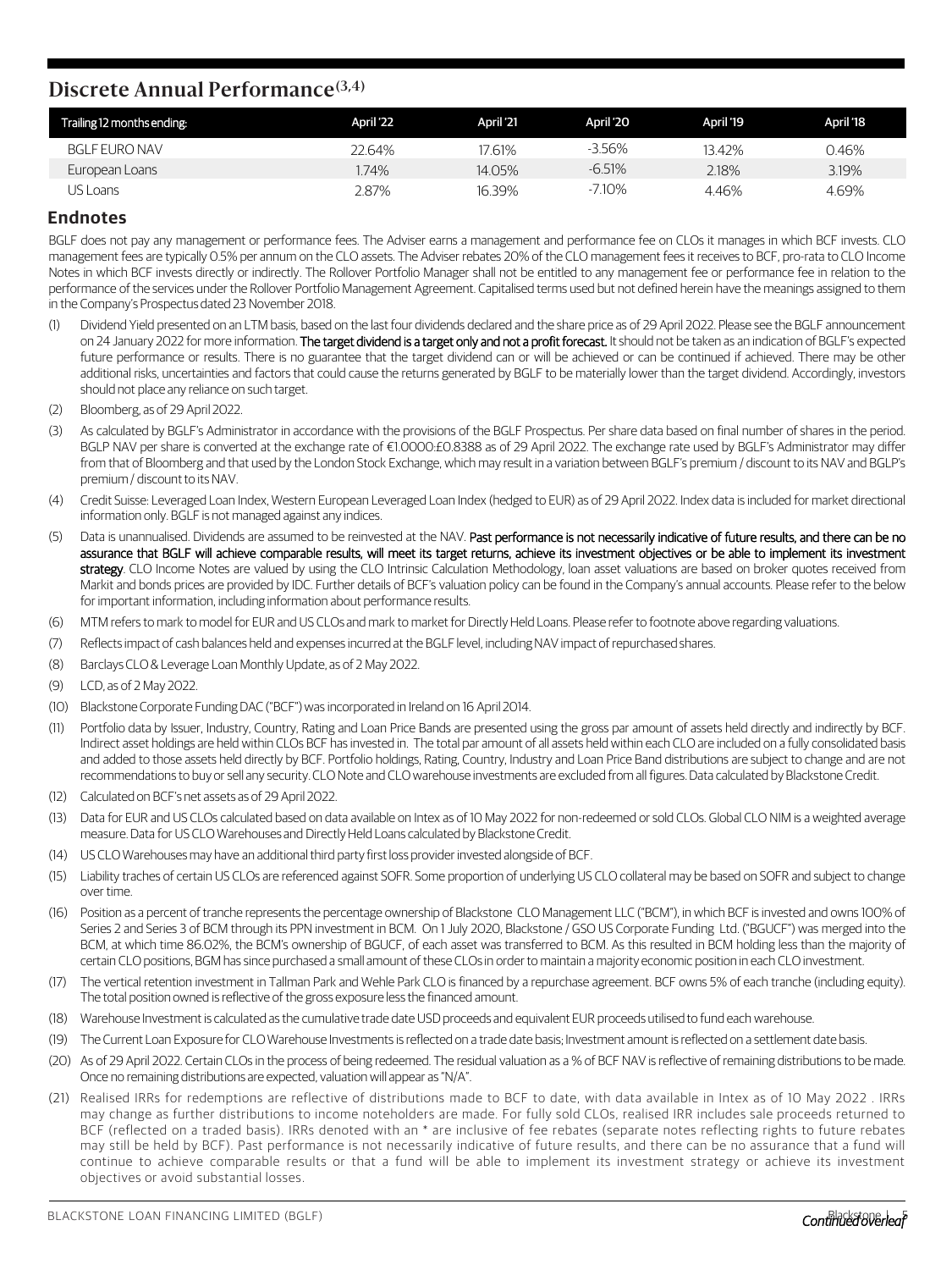22) Source: Intex, with data available as of 10 May 2022 . Annualised distributions for redeemed CLOs include return of principal; annualised distributions for fully sold CLOs do not include sale proceeds.

#### **Key risk factors as determined by the entities distributing this communication**

All investments are subject to risk, including the loss of the principal amount invested. Past performance is not necessarily indicative of future results, and there can be no assurance that BGLF will achieve comparable results, meet target returns, achieve its investment objectives or be able to implement its investment strategy. All investments to be held by BGLF involve a substantial degree of risk, including the risk of total loss. The value of shares and their income is not guaranteed and can fall as well as rise due to stock market and currency movements. When you sell your investment you may get back less than you originally invested. You should always seek expert legal, financial, tax and other professional advice before making any investment decision.

Material changes impacting the Company's business. Material changes affecting global debt and equity capital markets may have a negative effect on the Company's business, financial condition, results of operations, NAV and/or the market price of the Shares. Unexpected volatility, illiquidity, governmental action, currency devaluation or other events in the global markets could impair the value of the Company's investments and could cause some or all of the Company's investments to incur substantial losses.

Investment strategy risk. Market factors may result in the failure of the investment strategy. Strategy-specific losses may result from excessive concentration by multiple market participants in the same investment or general economic or other events that adversely affect particular strategies (for example the disruption of historical pricing relationships). The investment strategy employed by the Company is speculative and involves substantial risk of loss in the event of a failure or deterioration in the financial markets.

Risks associated with fully subordinated investments. The Company is exposed to the most subordinated tranche of a CLO and all payments of principal and interest on such CLO income notes are fully subordinated. In addition, investments in loan warehouses are expected to be the mostsubordinated tranche of debt issued in the loan warehouse. CLO income notes and certain investments in loan warehouses are volatile, and Interest and principal payments in respect of such investments are based on residual amounts available, if any, to make such payments, and accordingly interest and principal payments payable on such instruments are not fixed.

Nature of the loans and bonds. The CLOs in which the Company is invested will commonly invest in a portfolio of loans and bonds consisting at the time of acquisition of senior secured obligations, unsecured senior loans, second lien loans, mezzanine obligations and high yield bonds, as well as certain other investments, all of which will have greater credit and liquidity risk than investment grade sovereign or corporate bonds or loans. The lower rating of below investment grade collateral reflects a greater possibility that adverse changes in the financial condition of an obligor or in general economic conditions or both may impair the ability of the relevant obligor, asthe case may be, to make payments of principal or interest. Such investments may be speculative.

Discount to NAV. The Shares may trade at a discount to the Net Asset Value per Share (of the relevant class) and shareholders may be unable to realise their Shares on the market at the Net Asset Value per Share (of the relevant class) or at any other price. The discount may arise for a variety of reasons, including due to market or economic conditions or to the extent investors undervalue the Underlying Companies.

Valuation Risk. The Company's investments may be difficult to value accurately and, as a result, the Company may be subject to valuation risk. The Company is entitled to rely, without independent investigation, upon pricing information and valuations furnished by third parties, including pricing services and valuation sources.

Conflicts of Interest. There may be occasions when the Company and their affiliates will encounter potential conflicts of interest in connection with Blackstone's activities including, without limitation, the allocation of investment opportunities, relationships with Blackstone and its affiliates' investment banking and advisory clients, and the diverse interests of investors.

Epidemics/Pandemics. Certain countries have been susceptible to epidemics which may be designated as pandemics by world health authorities, most recently COVID-19. The outbreak of such epidemics, together with any resulting restrictions on travel or quarantines imposed, has had and will continue to have a negative impact on the economy and business activity globally (including in the countries in which the Company invest), and thereby is expected to adversely affect the performance of the Company's Investments. Furthermore, the rapid development of epidemics could preclude prediction as to their ultimate adverse impact on economic and market conditions, and, as a result, presents material uncertainty and risk with respect to the Company and the performance of its Investments.

Blackstone undertakes no obligation to publicly update or review any forward-looking statement, whether as a result of new information, future developments or otherwise.

Highly Competitive Market for Investment Opportunities. The activity of identifying, completing and realising attractive investments is highly competitive, and involves a high degree of uncertainty. There can be no assurance that the Company, through its investment in BCF, will be able to locate, consummate and exit investments that satisfy its objectives or realise upon their values or that the Company will be able to fully invest its capital. There is no guarantee that investment opportunities will be allocated to BCF, and in turn the Company, and/or that the activities of Blackstone's other funds will not adversely affect the interests of such Company.

Material, Non-Public Information. In connection with other activities of Blackstone, certain Blackstone personnel may acquire confidential or material nonpublic information or be restricted from initiating transactions in certain securities, including on a Company's behalf. As such, the Company may not be able to initiate a transaction or sell an investment. In addition, policies and procedures maintained by Blackstone to deter the inappropriate sharing of material non-public information may limit the ability of Blackstone personnel to share information with personnel in Blackstone's other business groups, which may ultimately reduce the positive synergies expected to be realised by the Company as part of the broader Blackstone investment platform.

No Assurance of Investment Return. Prospective investors should be aware that an investment in the Company is speculative and involves a high degree of risk. There can be no assurance that the Company will achieve comparable results, implement its investment strategy, achieve its objectives or avoid substantial losses or that any expected returns will be met. The Company's performance may be volatile. An investment should only be considered by qualified investors who can afford to lose all or a substantial amount of their investment. The Company'sfees and expenses may offset or exceed its profits.

Reliance on Key Management Personnel. The success of the Company will depend, in large part, upon the skill and expertise of certain Blackstone professionals. In the event of the death, disability or departure of any key Blackstone professionals, the business and the performance of the Company may be adversely affected.

Please referto the BGLF prospectus and mostrecent annual or interimreportsfor additional information on risk factors.